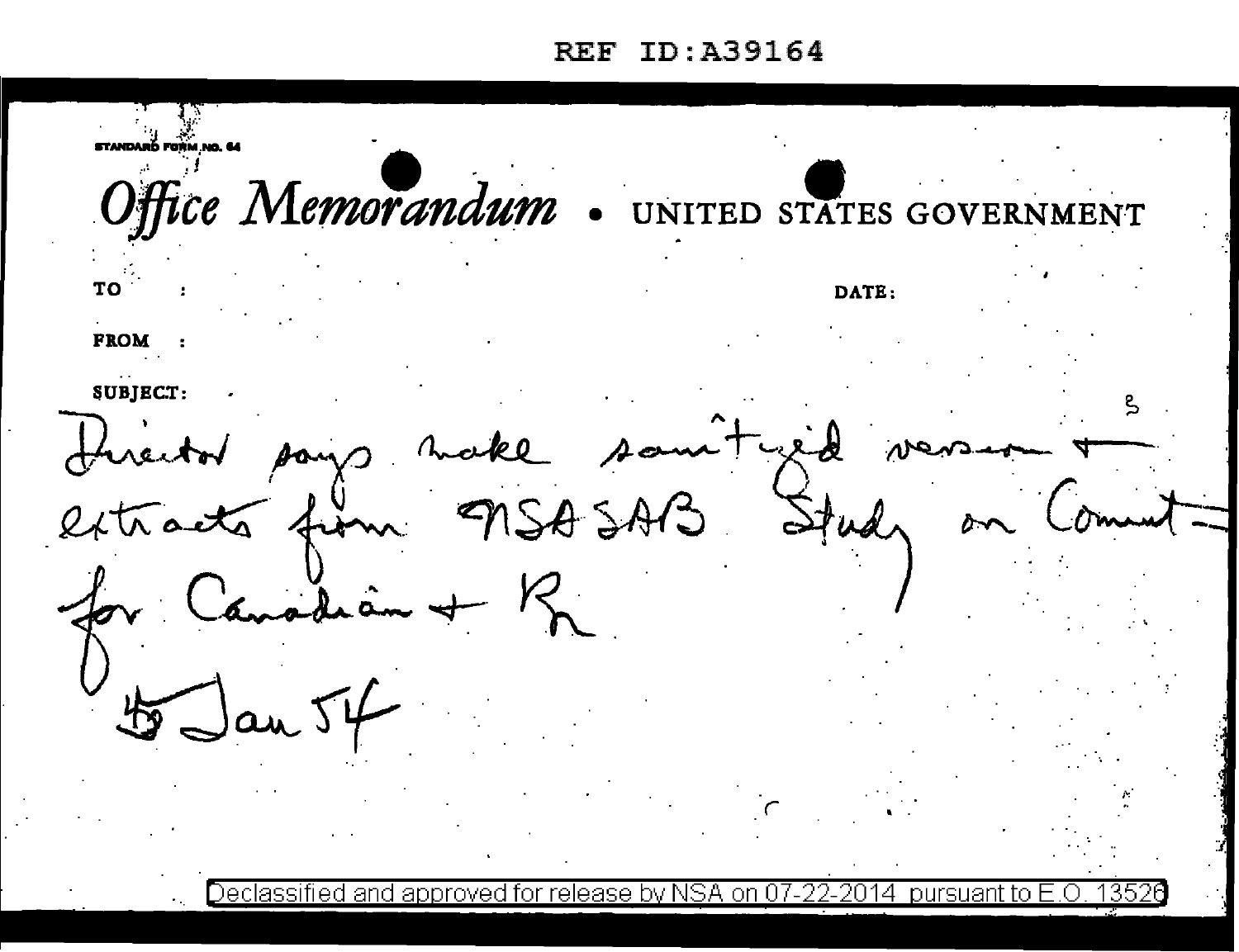ID: A39164 REF

12 Jan. 54 Checked with Capt, Caprew re status of this and he Dund they are going to de it. They paint not finished, the Robertson Rpt. designance Suspense 15 Feb.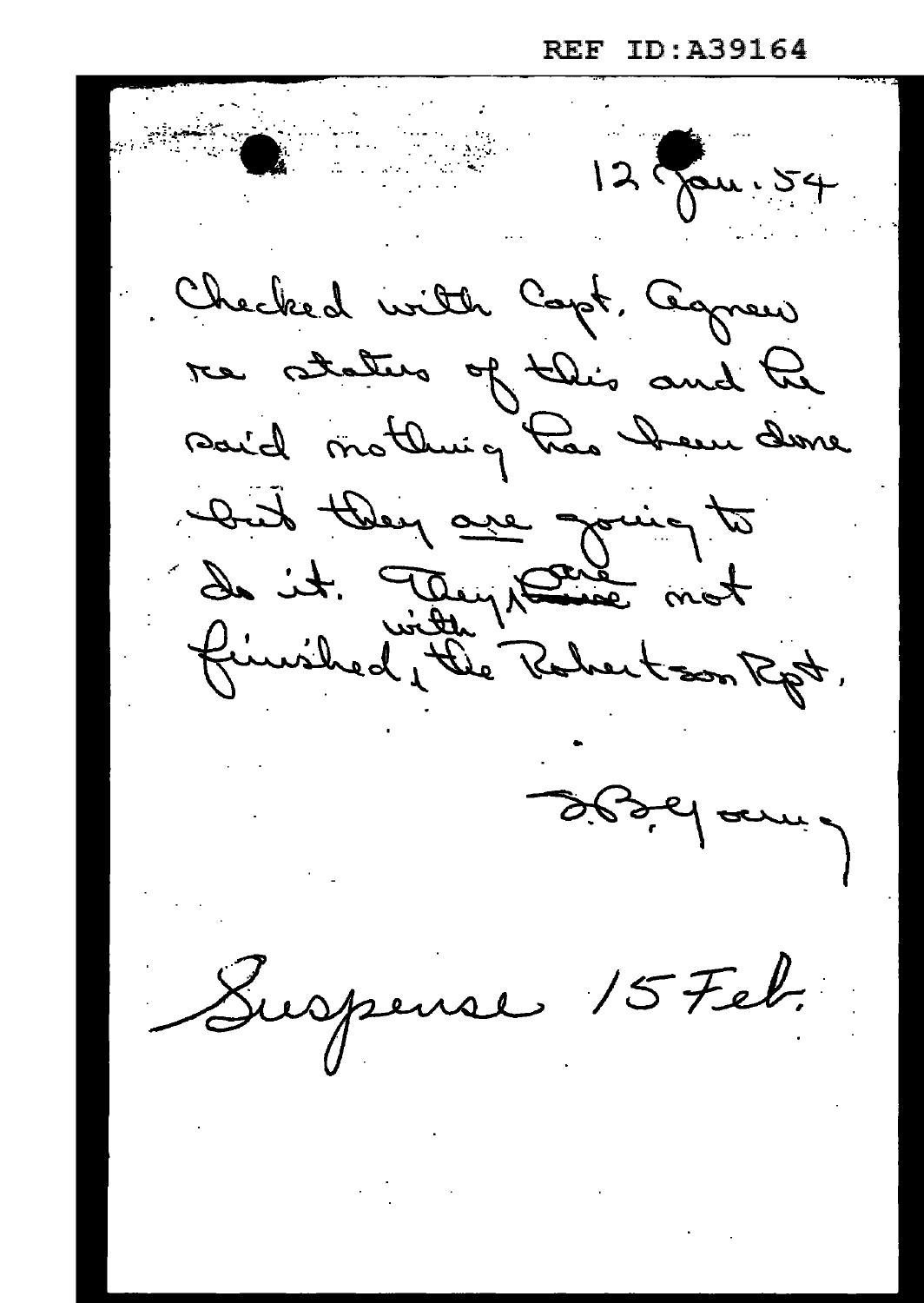| $200 - 4000$                                                                                                    |                                                           |
|-----------------------------------------------------------------------------------------------------------------|-----------------------------------------------------------|
| ROUTING SLIP<br>MEM<br>٧<br>CONCURRENCES, O                                                                     | NEVER USE FOR APPROVALS, DISAPPROVALS,<br>IILAR ACTIONS   |
| 1 NAME OR TITLE<br>AGNEW                                                                                        | INITIALS<br><b>CIRCULATE</b>                              |
| ORGANIZATION AND LOCATION                                                                                       | $\ddot{\phantom{a}}$<br>DATE<br><b>COORDINATION</b>       |
| $\mathbf{z}$                                                                                                    | <b>FILE</b>                                               |
|                                                                                                                 | INFORMATION                                               |
| э                                                                                                               | がたい<br><b>Colors</b><br>NECESSARY - TIME<br><b>ACTION</b> |
|                                                                                                                 | NOTE AND<br><b>RETURN</b>                                 |
| 4                                                                                                               | SEE ME                                                    |
|                                                                                                                 | <b>SIGNATURE</b>                                          |
| REMARKS<br>ـعِکا                                                                                                |                                                           |
| $\mathbf{r}$                                                                                                    |                                                           |
| $Re^U$ and                                                                                                      |                                                           |
|                                                                                                                 |                                                           |
|                                                                                                                 |                                                           |
|                                                                                                                 |                                                           |
|                                                                                                                 |                                                           |
| $\Lambda$ re<br>Ø.                                                                                              |                                                           |
| D                                                                                                               |                                                           |
|                                                                                                                 | ۰                                                         |
| PL 86-36/50 USC 3605                                                                                            |                                                           |
| FROM NAME OR TITLE<br>٠.<br>الموارد المحمد                                                                      | <b>ATE</b><br>an M                                        |
| ORGANIZATION AND LOCATION                                                                                       | <b>TELEPHONE</b>                                          |
| FORM<br>Replaces DA AGO Form 895, 1 Apr 48, and AFHQ<br>Form 12, 10 Nov 47, which may be used.<br><b>FEB 50</b> | 16-48487-4 GPO 34                                         |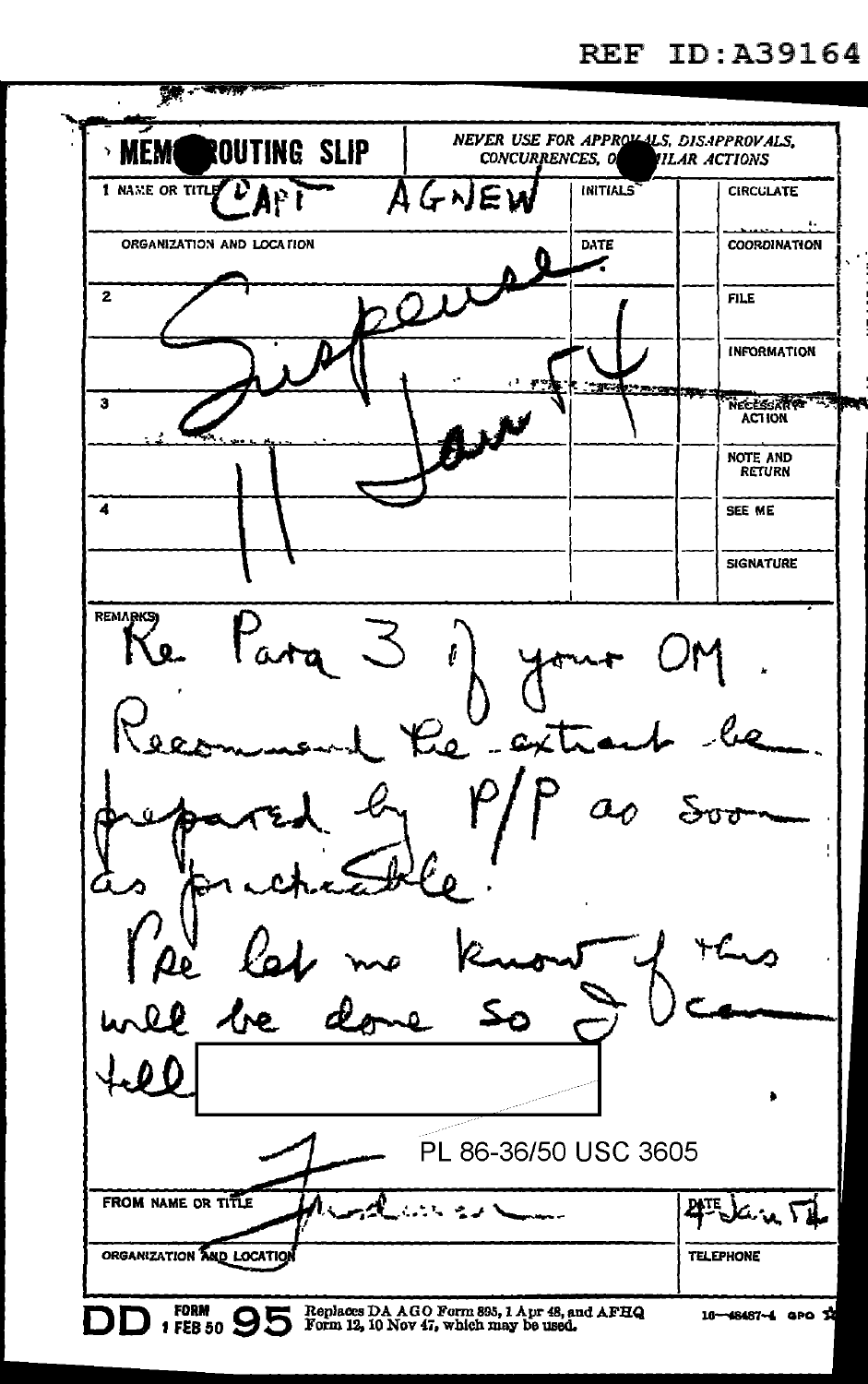$\mathbf{r}$  $\mathbf{r}$ l., NEVER USE FOR APPROVALS, DISAPPROVALS, **TING SLIP** ∍ MEMO **CONCURRENCES, OR STA ACTIONS** INITIALS. **CIRCULATE** I NAME OR つけいいに **DATE COORDINATION ORGANIZATION AND LOCATION** ٠.  $\label{eq:R1} \hat{R}^{\alpha} = \hat{C}^{\alpha} \hat{C}^{\beta} + \sum_{i=1}^n \sum_{i=1}^n \hat{C}^{\alpha}_{i} \hat{C}^{\beta}_{i}$ **FILE** l. **INFORMATION PL 86-36/50 USC 3605**  $\overline{\mathbf{s}}$ NECESSARY<br>ACTION NOTE AND 4 **SEE ME SIGNATURE REMARKS**  $\mathbf{A}$ 70 ID. FROM NAME OR TITLE DATE ساعه <u>اس 5ع</u> ORGANIZATION AND LOCATION **TELEPHONE FORM**<br>1 FEB 50 95 Replaces DA AGO Form 895, 1 Apr 48, and AFHQ Form 12, 10 Nov 47, which may be used. 16-48487-4 его \*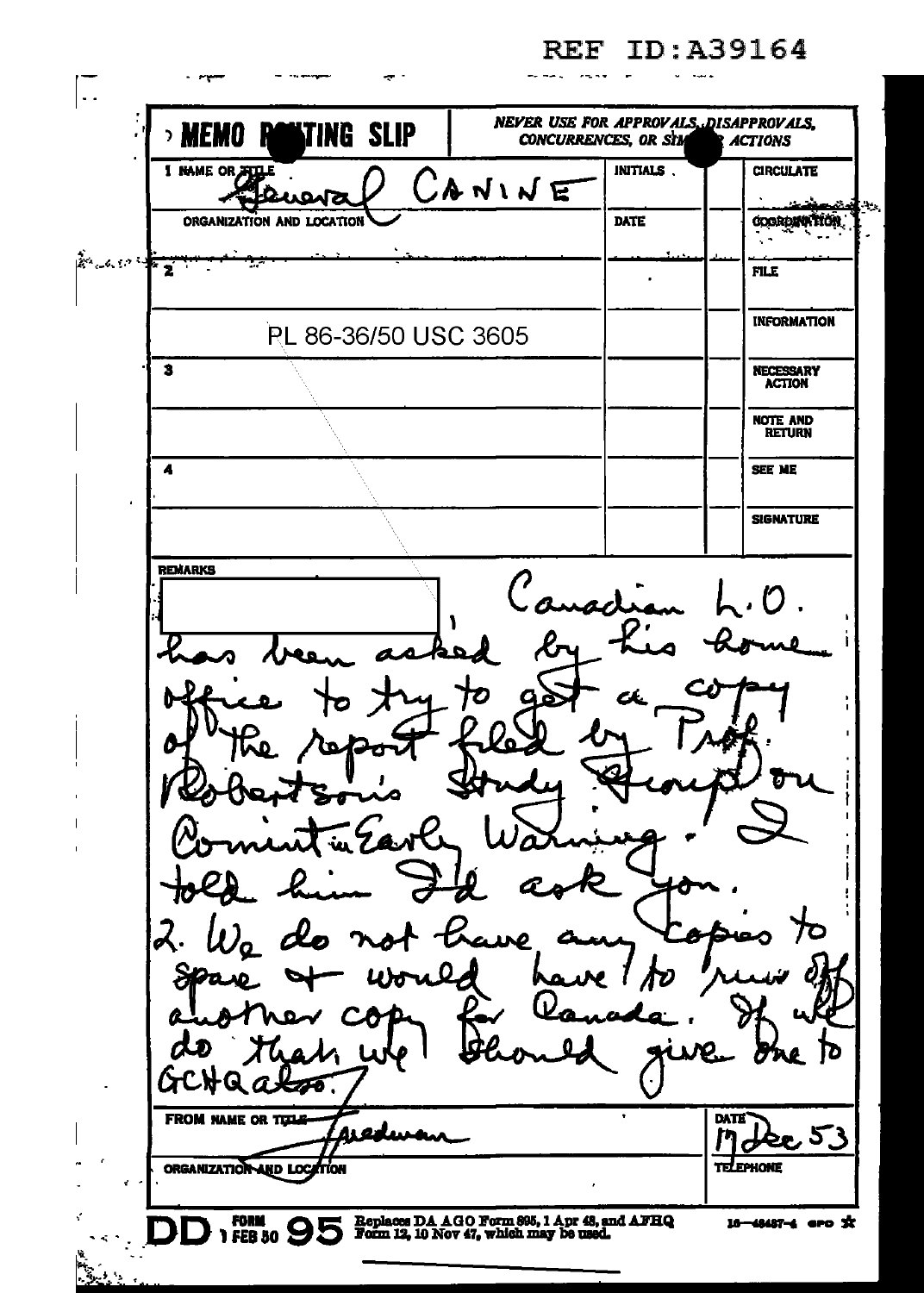

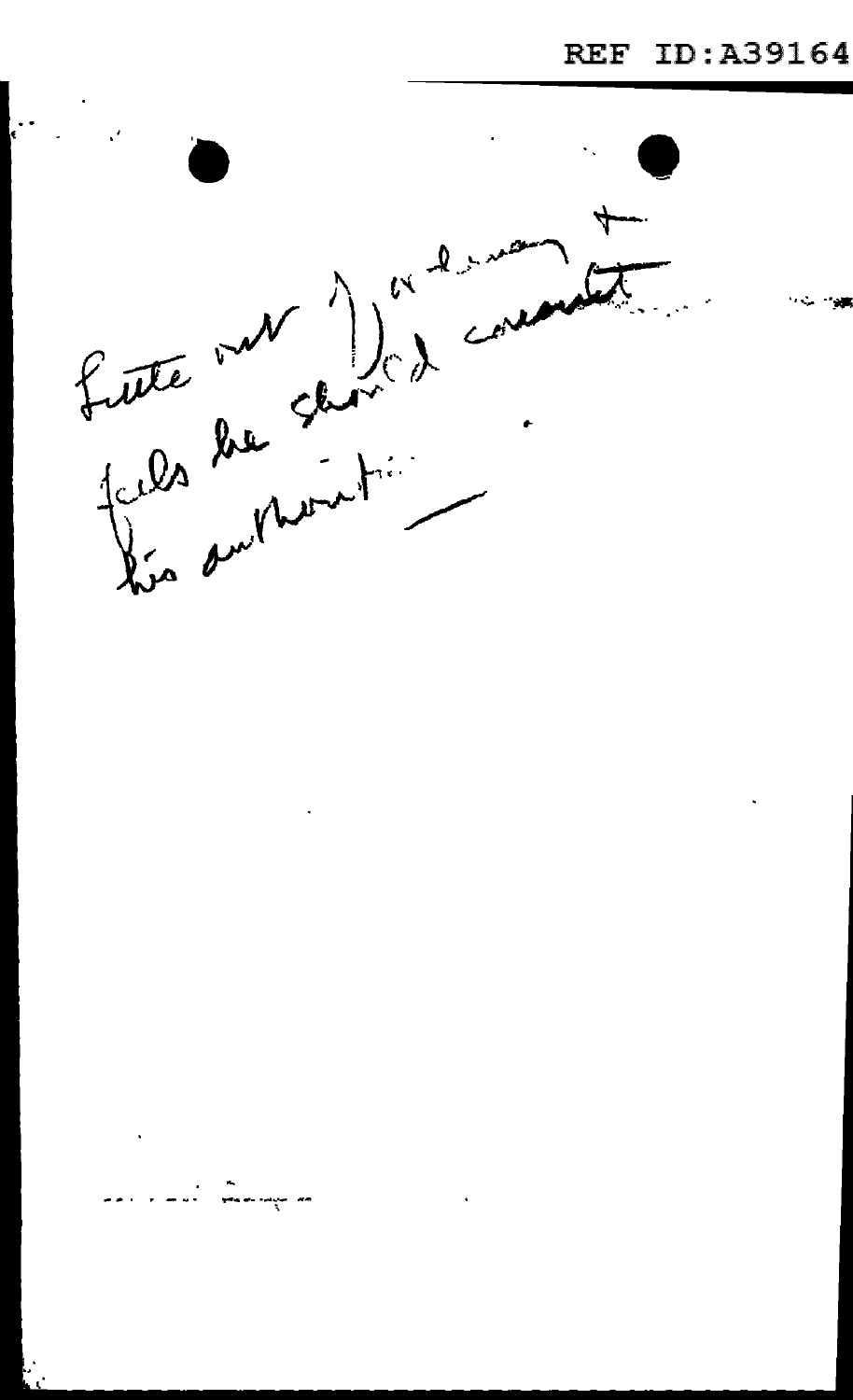Summary of Questionable Items in Robertson Report" in Regard to NSA's Possible Releasing of the Report To The Canadian's and British: I. References on which NSA probably should not be quoted as an authority or source: 1. Operations of Intelligence Advisory Committee 2. Operations of Watch Committee 3. Operations of Indications Boards 4. La figures showing relative amount et intelligence on certain subjects derived from  $COMINT$  $5. FLMT$ 6. SOSUS (Navy's sound surveillance  $s$ ustem) 7. Estimates on the Soviet atomic stickpile, BW capability and delivery systems 8. The fact That SAC needs 3-6 days warning for an "immediate" counterattack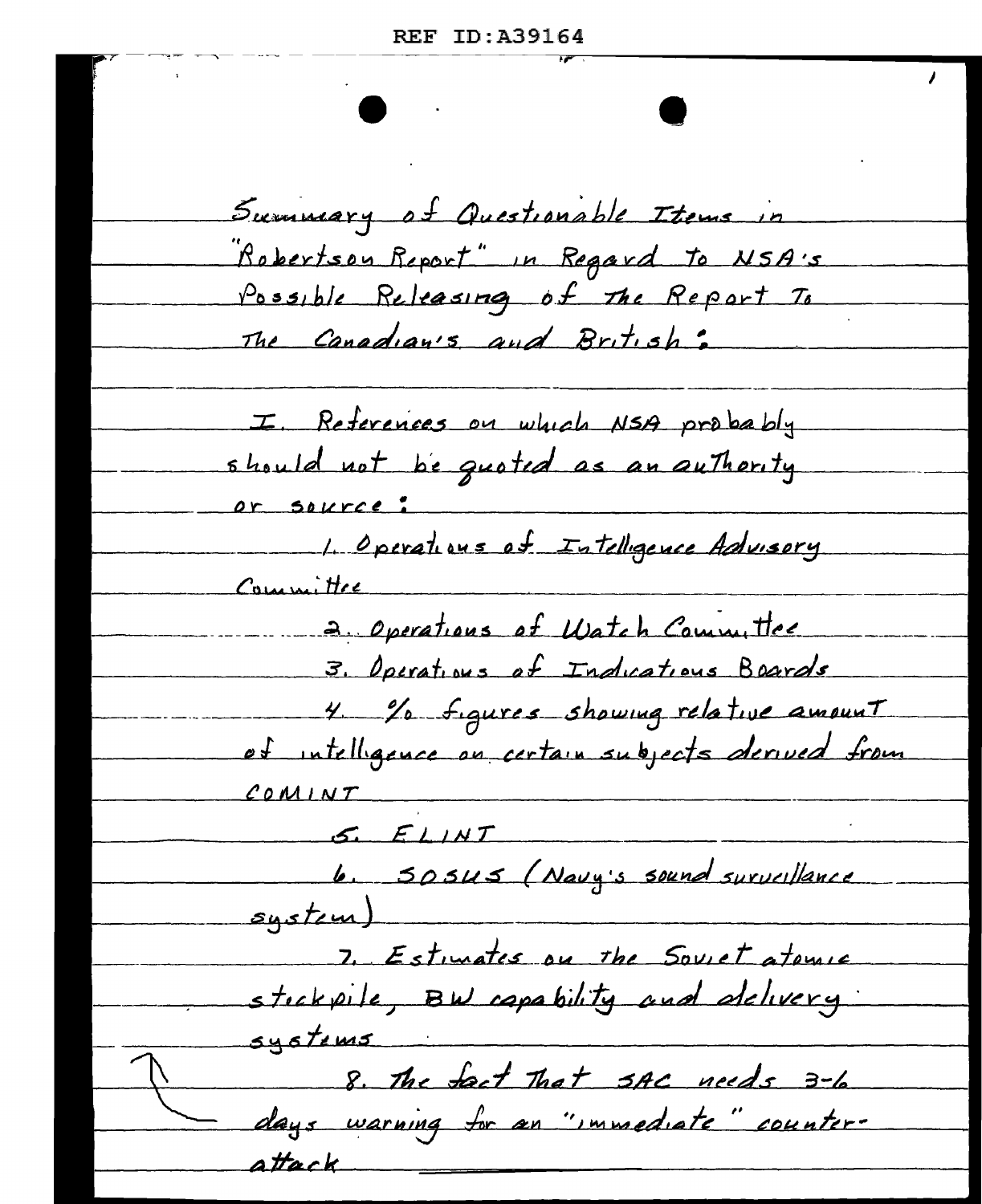Ž.

II I tems in report which are potentially embarassing to NSA: 1. The fact That The Group used a certain British JIC paper 2. The fact that The Group used The Kelly Report and other closely held documents 3. Certain details of The Russian problem <del>ONFIDENTIAU</del>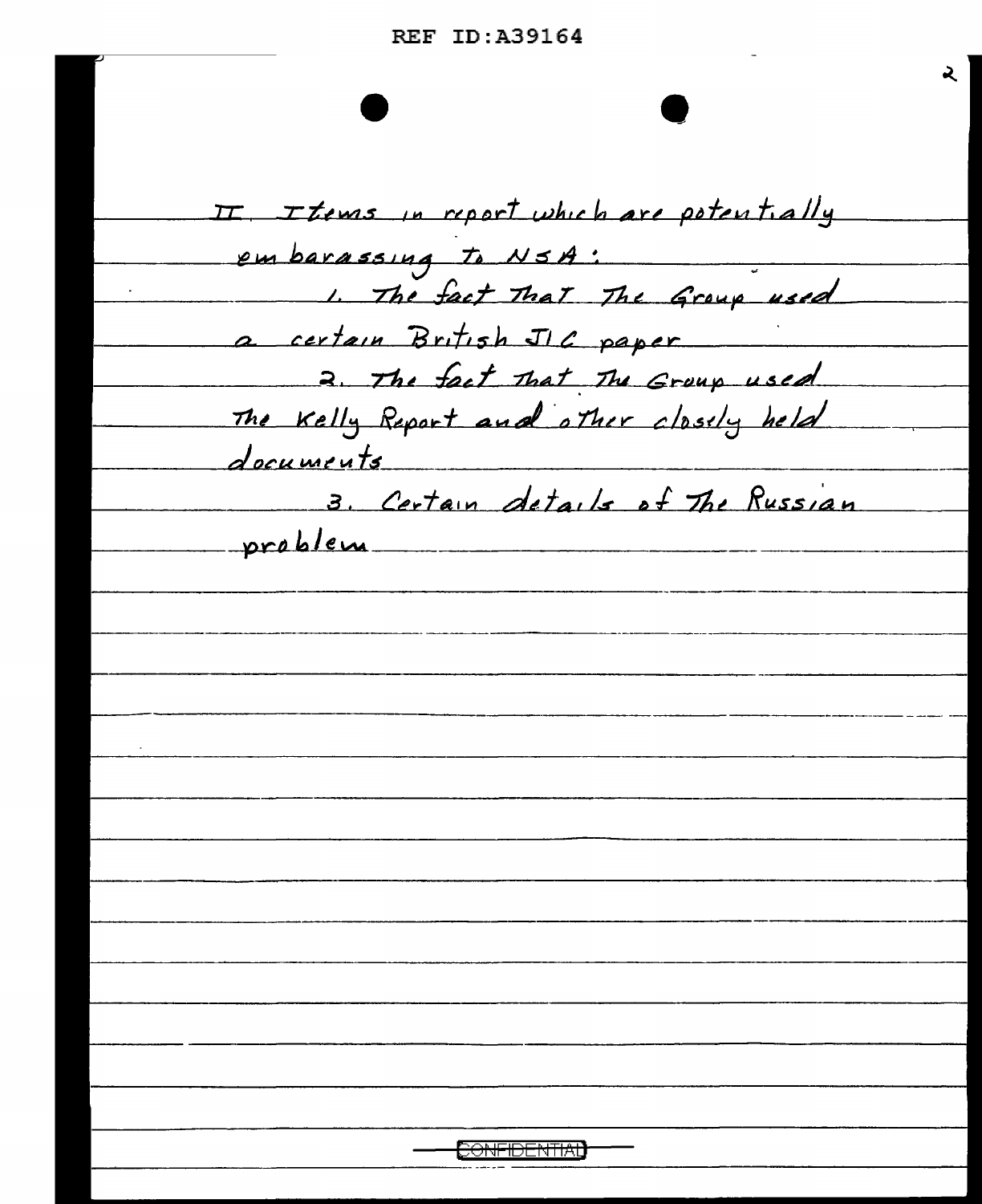3 III. Page-referenced Comments: Pg 3. The only one of these reports that has not been widely referred to by columniste in the same since as used here is The WSEG (Weapous System Evaluation Griep). Pg 4: This reference to The Bull Report has also appeared in The press, but slanted to The more general "air defense" rather Than to intelligence. Pas: The penculled objection to using the Brownell Report as a source seems peculiar since one of The witnesses before The Brownell Committee was Sir Edward Travis, KeMG, Then Director, GCHQ. (4 April 52) Pq 6: It may not be within the scope of NSA's authority to release information on the Inducations Boards, Watch Committee, IAC, and percentage figures indicating The relative amount of all intelligence devived <u>from COMINT</u> (see also remarks about Pg 7.)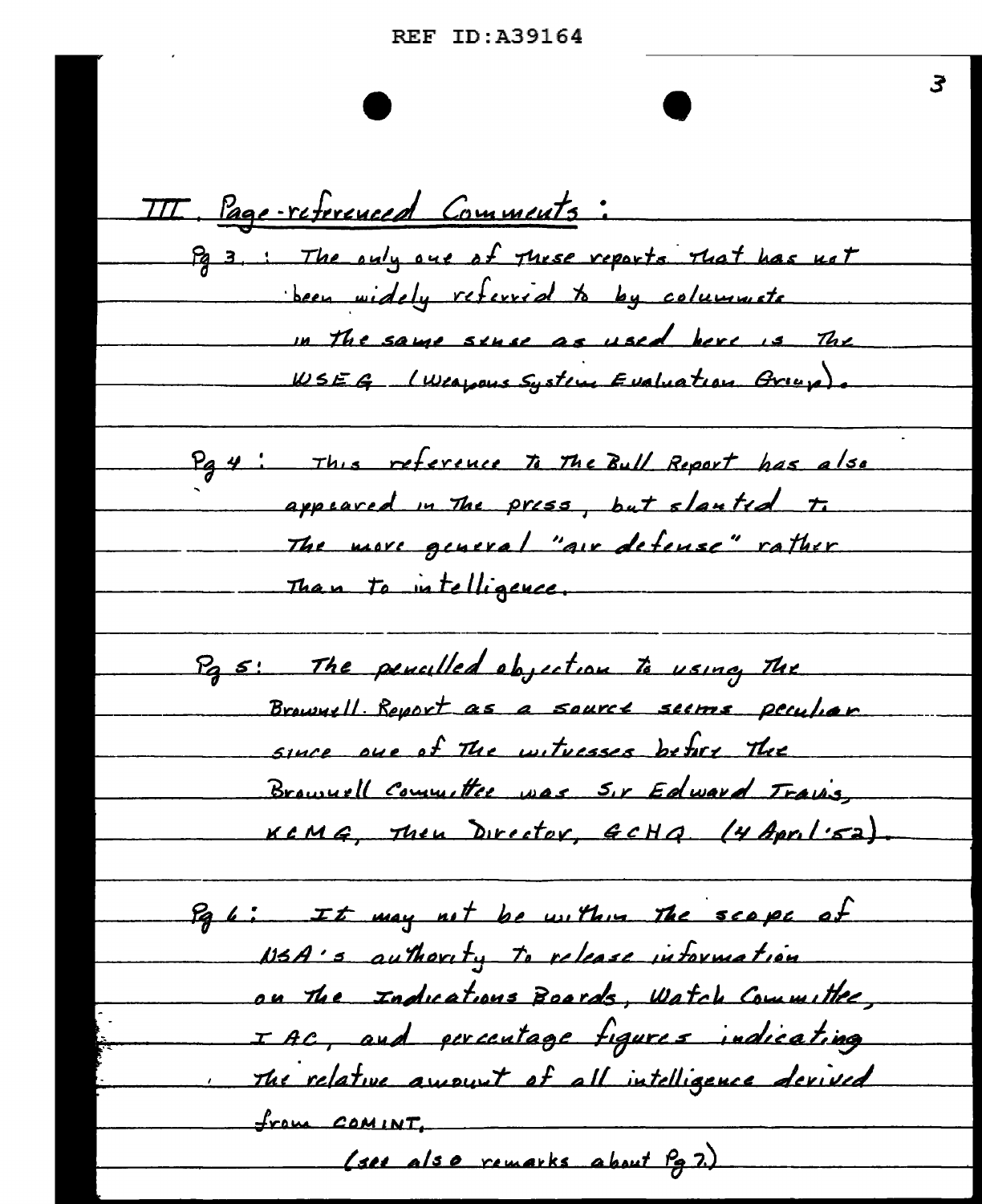Pg 7: The intention of The Group in disussing Elint, The use of Indications Boards and The Watch Committee was to advise the Director, NSA, of cortain situations. These motters are bayoud The purvious of NSA. Pg 8: Judging from the manner in which we were required to handle the referenced British JIC paper, it's conceivable that, as far as The British are concerned, we had no business having it. It imight be well To omit any such reference. Pg 9: See remarks relative to Pg. 697  $79/3$  $P<sub>9</sub>$  is  $66$  as Pa 19: Again, ELINT is beyond NSA's scope, and hence it is not within NSA:s authority to release such wforwation,

47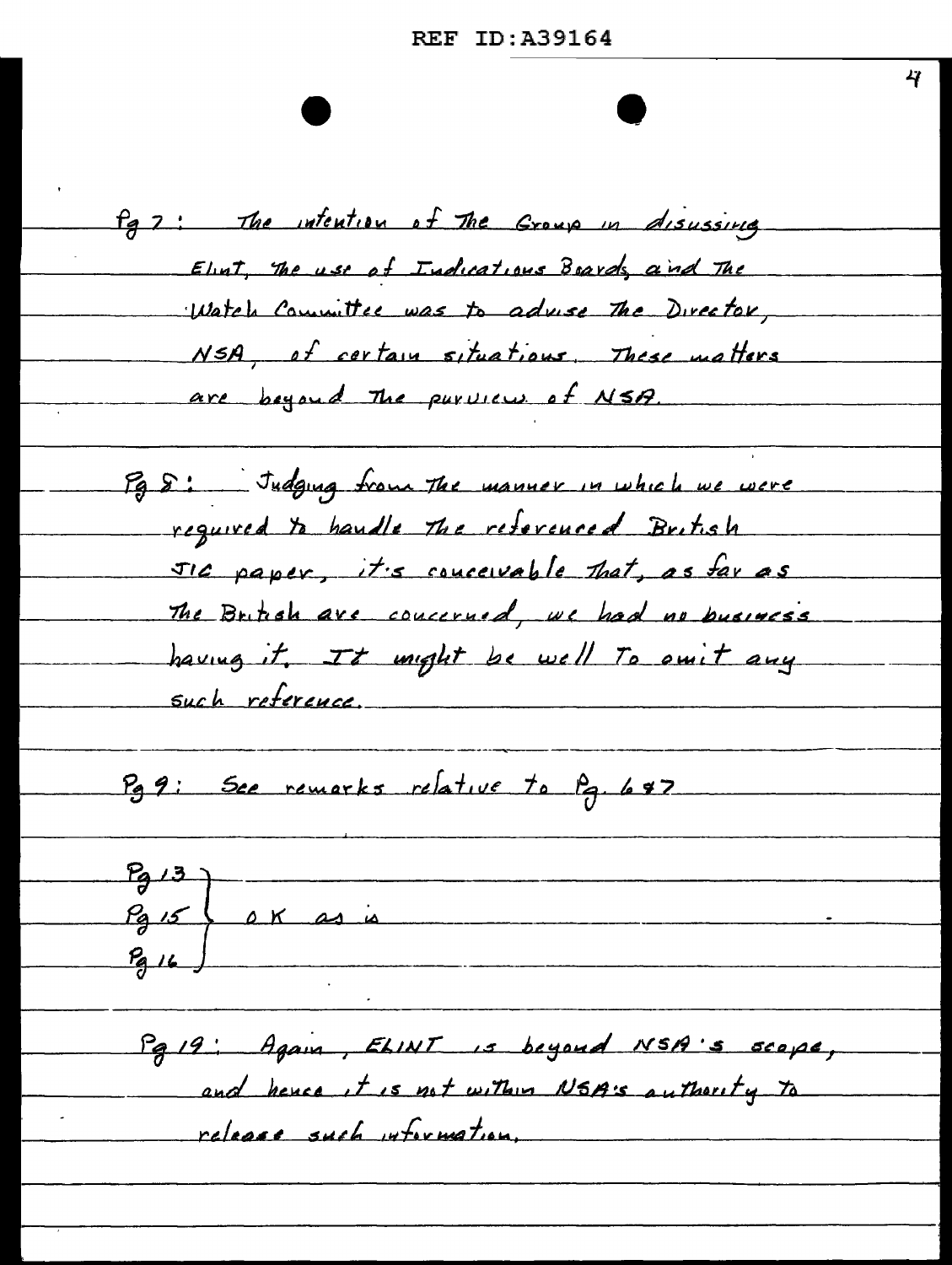**REF ID: A39164** Pg 22' NOMAC ?  $P_9$  24 :<br> $P_9$  25 :  $\bigg\{\n \begin{array}{c}\n 0 \text{ K} \text{ as } \text{ is } \\
0 \text{ K} \text{ as } \text{ is } \\
0 \text{ K} \text{ as } \text{ is } \\
0 \text{ K} \text{ as } \text{ is } \\
0 \text{ K} \text{ as } \text{ is } \\
0 \text{ K} \text{ as } \text{ is } \\
0 \text{ K} \text{ as } \text{ is } \\
0 \text{ K} \text{ as } \text{ is } \\
0 \text{ K} \text{ as } \text{ is } \\
0 \text{ K} \text{ as } \text{ is } \\
0 \text$ Appendices I Pa.s: Considering The nature of The liaison between Canada and Britain and The U.S., I don't see any objection to mentioning The Watch Committee in This manner, even If it is tied to SRB, G-2. I Pg.1.: Again, These are matters well beyond The scope of NSA. II Pg. 142: Although The figures in the Toble (particularly Those on SAC) were very closely held even among our own people when This report was prepared, some of Them were released in The 16 Oct. 53 Colliers. The only one that may still be very sensitive is The 3-6 day statement on SAC,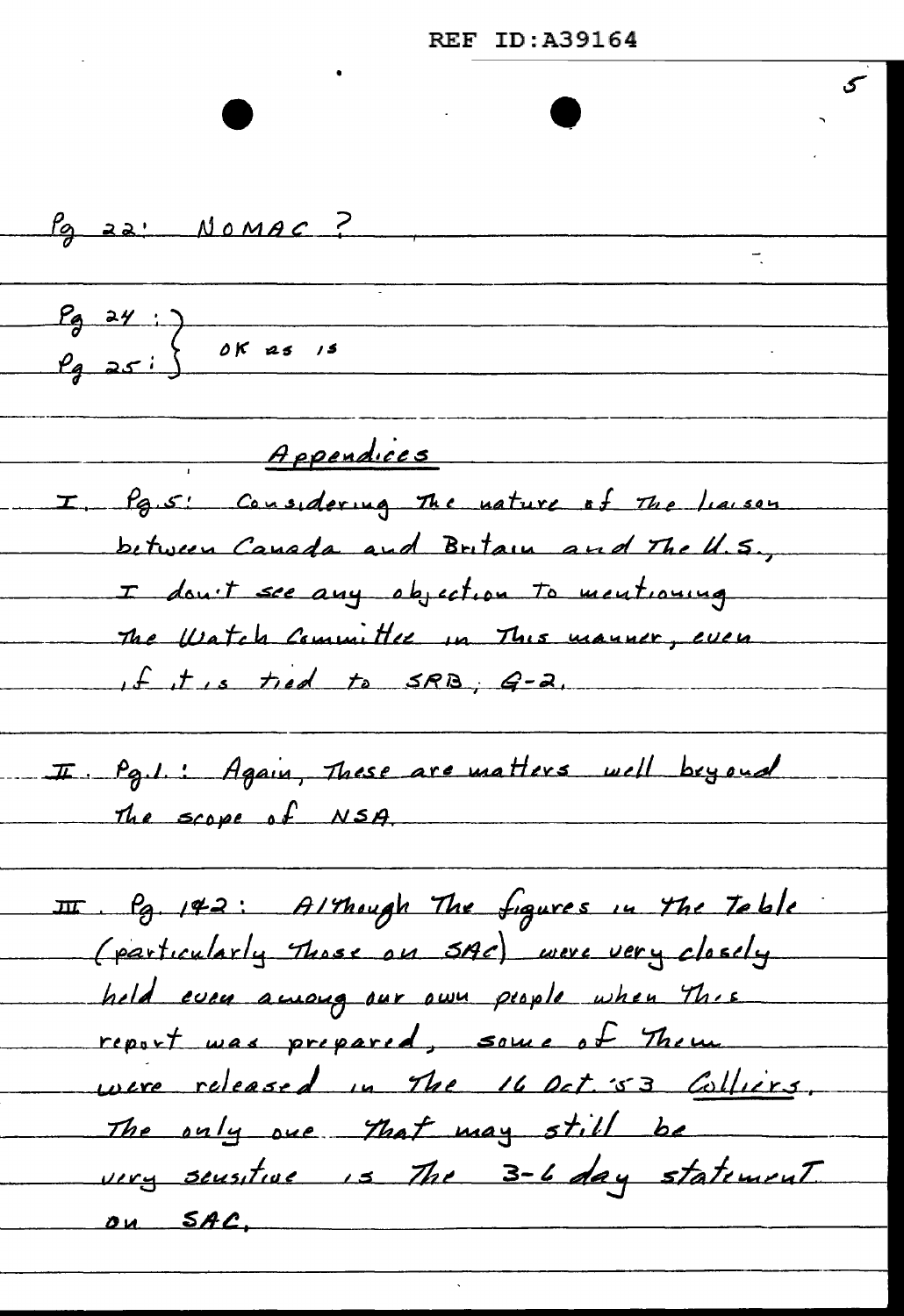6 Pa 3 See Gilliers, 16 Det. '53 and Aug. - Sept. columns by Alsop & Pearson Pg 4: The sound surveillance system (SDSus) is a Navy project. I assume ONI is the releasing authority. II Palta: See remarks relative to Pas L+7 (L.e. Operation of Watch Committee beyond  $scope$  of  $wsn)$ . Pg3: Another reference to the British JIC paper previously mentioned (re: Pg 8) as a source of possible embarassment. VI. Pal; Another percentage figure on relative amount of intelligence coming  $f_{\text{Y}0\mu}$  COMINT III Pg 3: The indicated section should be omitted on the grounds that, even among The community (both usrux) The distribution of this information is strictly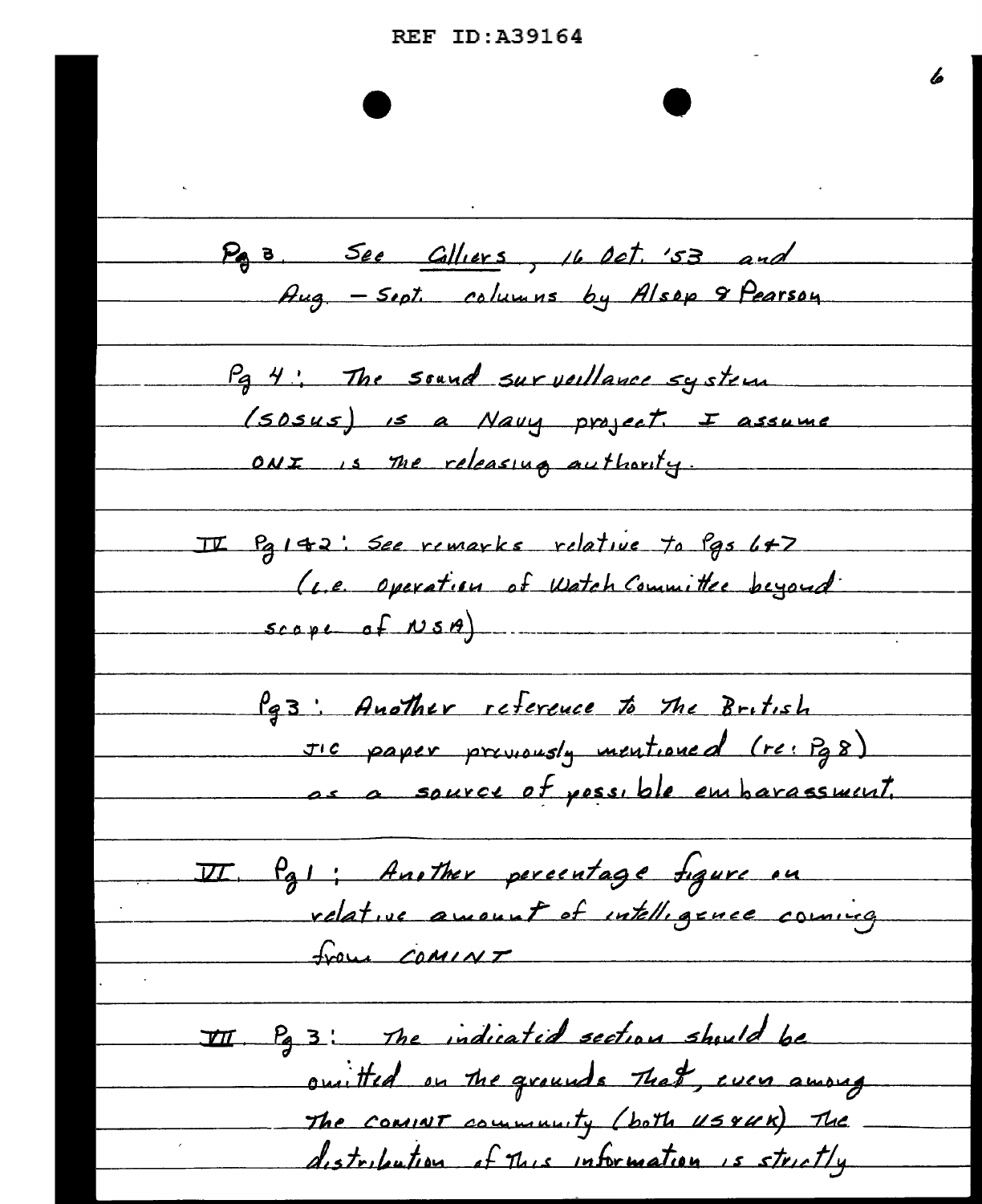| <b>REF ID:A39164</b> |  |  |  |  |  |  |  |
|----------------------|--|--|--|--|--|--|--|
|----------------------|--|--|--|--|--|--|--|

controlled. TIII Pa 1-6: The releasing to anyone of Information on ELINT seems beyond NSA's scope, As of last summer, some of The listed ELINT sperations were of a semi-covert nature; and although understedly known by The British & Canadians, such information probably should come from NSA.  $IX$   $P<sub>g</sub>$  3' OK as is **I Bibliography:** Perhaps The entire bibliography should be omitted. Most of The publications listed have very limited distribution. Many were obtained semi-officially Through personal contacts in DOD. Listing all of these could attract undue attention to some of The more alosely held documents. Some of The more sensitive stems are numbered 4, 5, 9, 17(?)